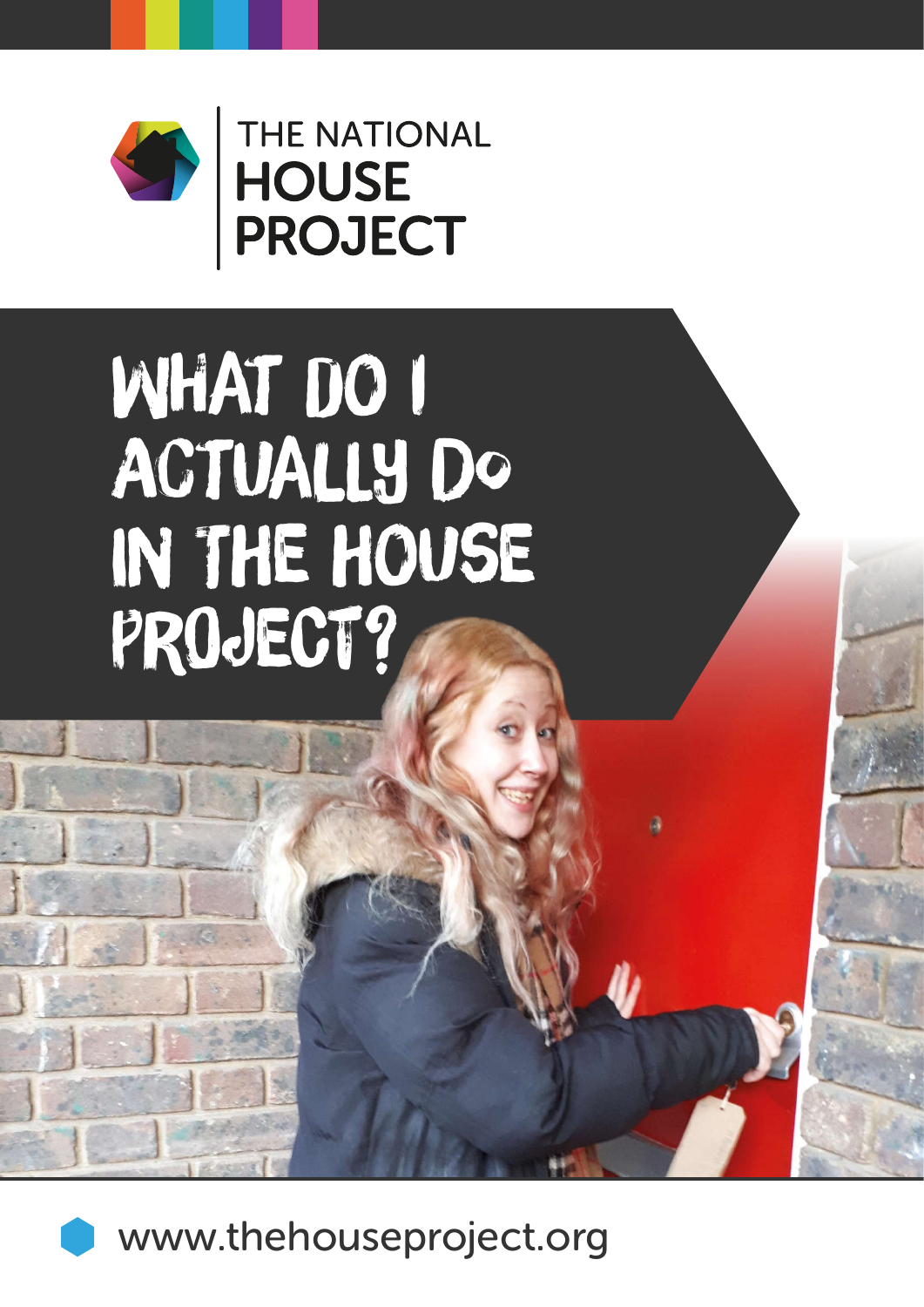

## WHAT DO I GET?

### I get the support I need

- $\bullet$ I get to be a part of a team and a community, with a safe space to meet, talk, learn, laugh.
- **I** help develop the House Project
- I get a place I can call home
- And, its fun!



#### STEP 1 - Apply

- I do an application and an interview it's not scary, as I get plenty of help.
- If I'm successful, I join the House Project!

#### **STEP 2** - What I do in the House Project

- I help make the rules, our base and our identity as a House Project team we decide how we will work together, make a base (an office) and something that says who we are as a team – a T-Shirt, a logo, a mug etc
- I write my learning plan I explore my interests and passions. I create my own ambition f what I might do or become in the future – my job and career. I follow these plans and adaption them as I go along
- $\bullet$  I write a safety plan I discuss my own safety and how, as a group, we can keep each other safer
- **Look and share** meals with the group everyone contributes a recipe, tips and pictures their cook and eat event
- I plan and do a residential
- I do something creative to express mine or my team's ideas photographs, a film, art work, writing, a song…
- I learn to do things for myself how to look after myself, my home and my budget
- I highlight success, raise challenges, suggest innovations and develop policies as part of our Local House Project, we contribute to the Care Leavers National Movement and the National House Project
- I work with my team to write a **business plan** and **pitch for money and support** to do something that matters to us
- I get support for my House Project by running a network event for businesses, trainers and others
- **•** I help run an event for other people to **benefit my community**.
- **I graduate** with recognition for what I have learned and achieved

#### **STEP 3 - My Home I learn how to make a** property into a place I can call home

- I work with the House Project to find a place that will be my home
- I work with my team to manage the budget and work that needs to be done to my home
- I paint my home and do other work to it
- I continue my independence programme
- **•** I look after myself and others
- **•** I move in!

#### **STEP 4 - House Project Community**

- I carry on being part of the House Project community for as long as I want
- I have ORCHIDS Ownership, Responsibility, Community, a Home, Interdependence, Direction, a Sense of well-being.